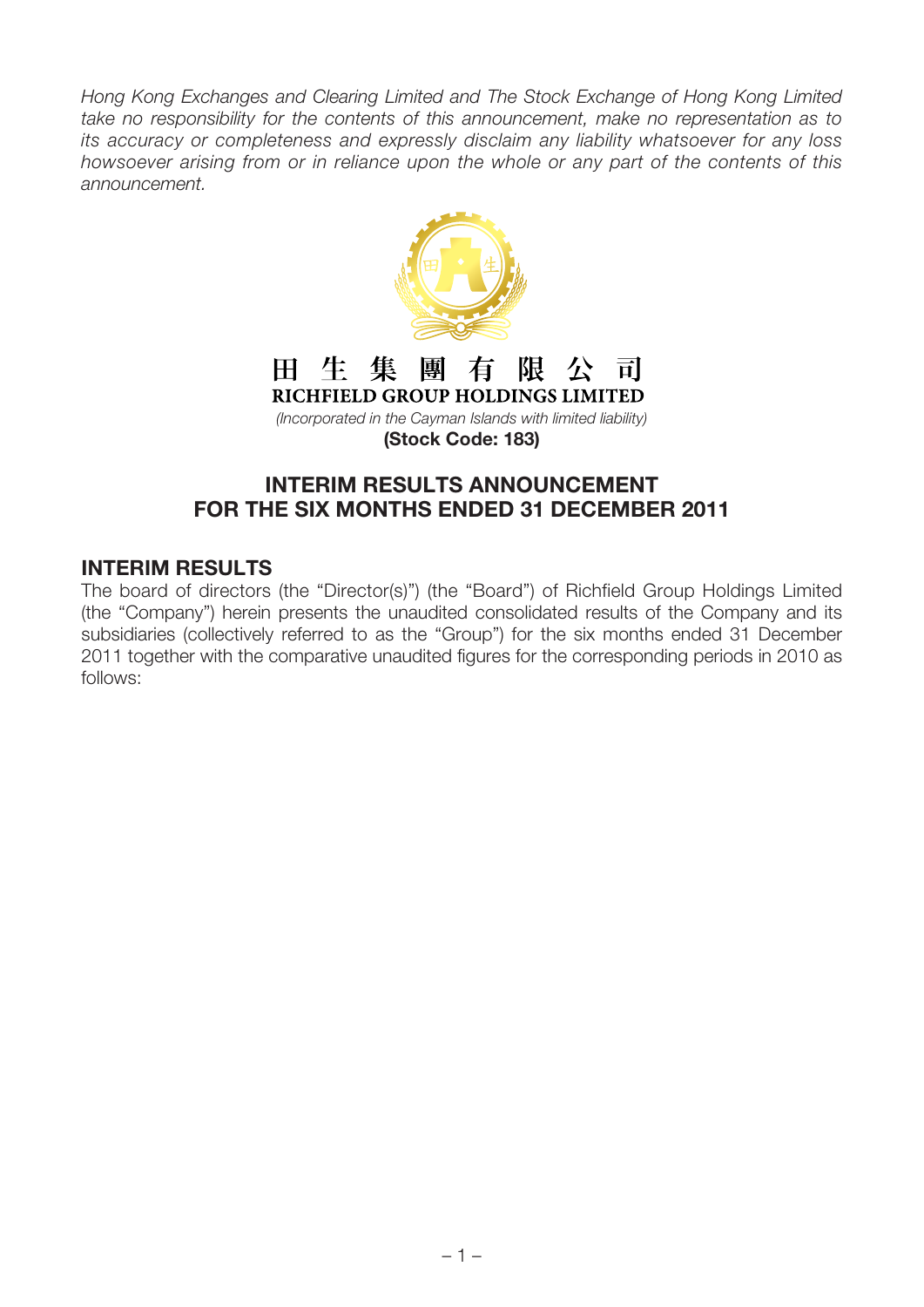# **UNAUDITED CONDENSED CONSOLIDATED INCOME STATEMENT**

For the six months ended 31 December 2011

### **Six months ended 31 December**

|                                                                                               | <b>Notes</b>   | 2011<br>(Unaudited)<br><b>HK\$'000</b> | 2010<br>(Unaudited)<br>HK\$'000<br>(Re-presented) |
|-----------------------------------------------------------------------------------------------|----------------|----------------------------------------|---------------------------------------------------|
| <b>Continuing operations</b>                                                                  |                |                                        |                                                   |
| <b>REVENUE</b>                                                                                | $\overline{4}$ | 118,949                                | 178,645                                           |
| Cost of sales                                                                                 |                | (47, 361)                              | (73, 460)                                         |
| Gross profit                                                                                  |                | 71,588                                 | 105,185                                           |
| Other income<br>Selling and distribution expenses<br>Administrative expenses                  | $\overline{4}$ | 5,377<br>(2,538)<br>(32,900)           | 1,611<br>(3,028)<br>(45, 630)                     |
| <b>OPERATING PROFIT</b><br>Finance costs<br>Share of profit of associates                     |                | 41,527<br>(66)                         | 58,138                                            |
| PROFIT BEFORE INCOME TAX<br>Income tax expense                                                | 5<br>6         | 41,461<br>(8, 330)                     | 58,138<br>(11, 316)                               |
| Profit for the period from continuing operations<br>attributable to the owners of the Company |                | 33,131                                 | 46,822                                            |
| <b>Discontinued operations</b><br>Loss for the period from discontinued operations            | 7              |                                        | (5)                                               |
| PROFIT FOR THE PERIOD ATTRIBUTABLE TO<br>THE OWNERS OF THE COMPANY                            |                | 33,131                                 | 46,817                                            |
| EARNINGS PER SHARE FOR PROFIT ATTRIBUTABLE<br>TO THE OWNERS OF THE COMPANY                    | 9              |                                        |                                                   |
| <b>Basic</b><br>- Continuing operations                                                       |                | <b>HK0.95 cent</b>                     | HK1.55 cents                                      |
| - Discontinued operations                                                                     |                |                                        |                                                   |
| - Continuing and discontinued operations                                                      |                | HK0.95 cent                            | HK1.55 cents                                      |
| <b>Diluted</b>                                                                                |                | N/A                                    | HK1.54 cents                                      |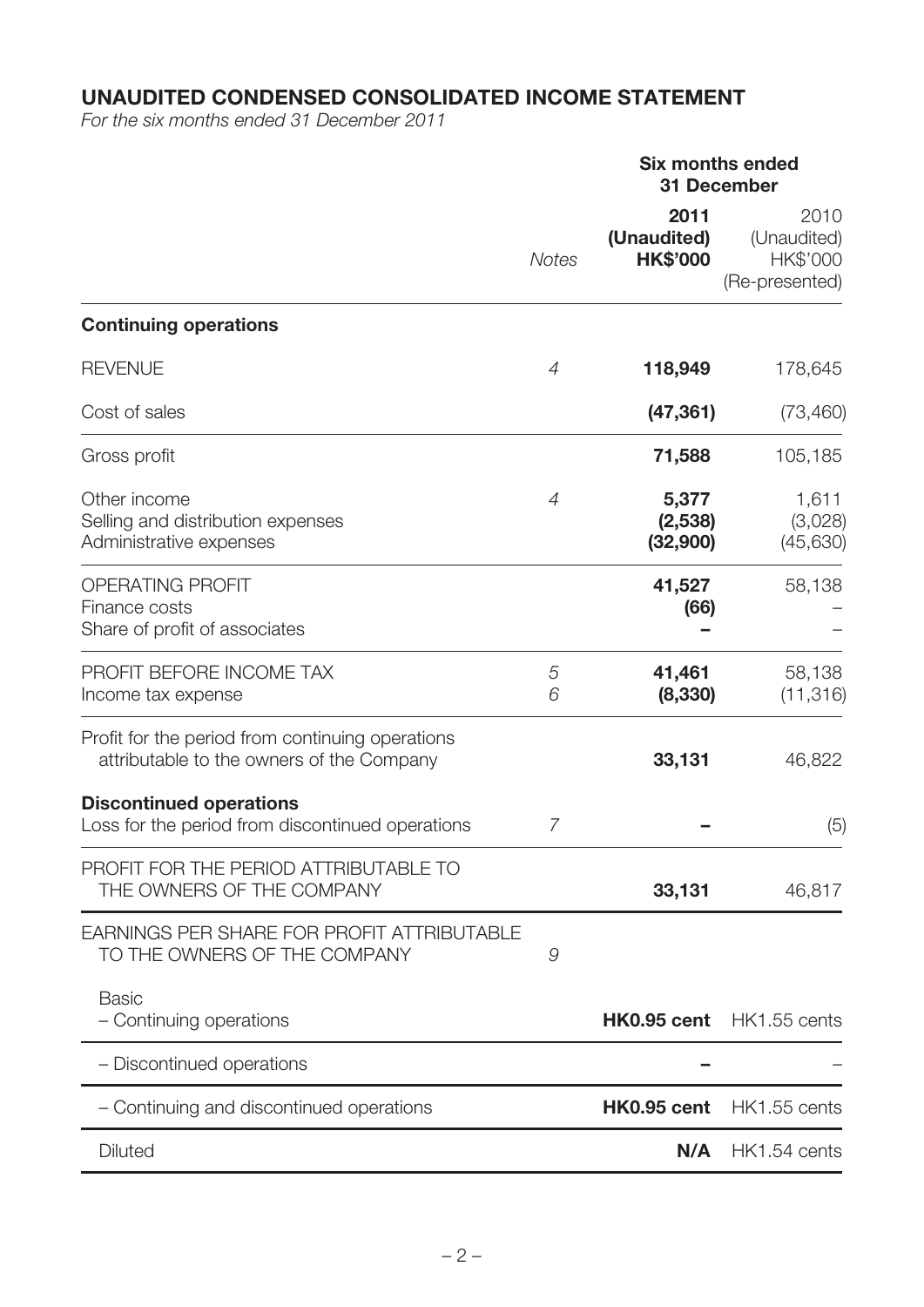### **UNAUDITED CONDENSED CONSOLIDATED STATEMENT OF COMPREHENSIVE INCOME**

For the six months ended 31 December 2011

|                                                                                          | Six months ended<br>31 December        |                                 |  |
|------------------------------------------------------------------------------------------|----------------------------------------|---------------------------------|--|
|                                                                                          | 2011<br>(Unaudited)<br><b>HK\$'000</b> | 2010<br>(Unaudited)<br>HK\$'000 |  |
| <b>Profit for the period</b>                                                             | 33,131                                 | 46,817                          |  |
| Other comprehensive income<br>Net fair value loss on available-for-sale financial assets | (29,086)                               | (12, 167)                       |  |
| Other comprehensive income for the period                                                | (29,086)                               | (12, 167)                       |  |
| Total comprehensive income for the period attributable<br>to the owners of the Company   | 4,045                                  | 34,650                          |  |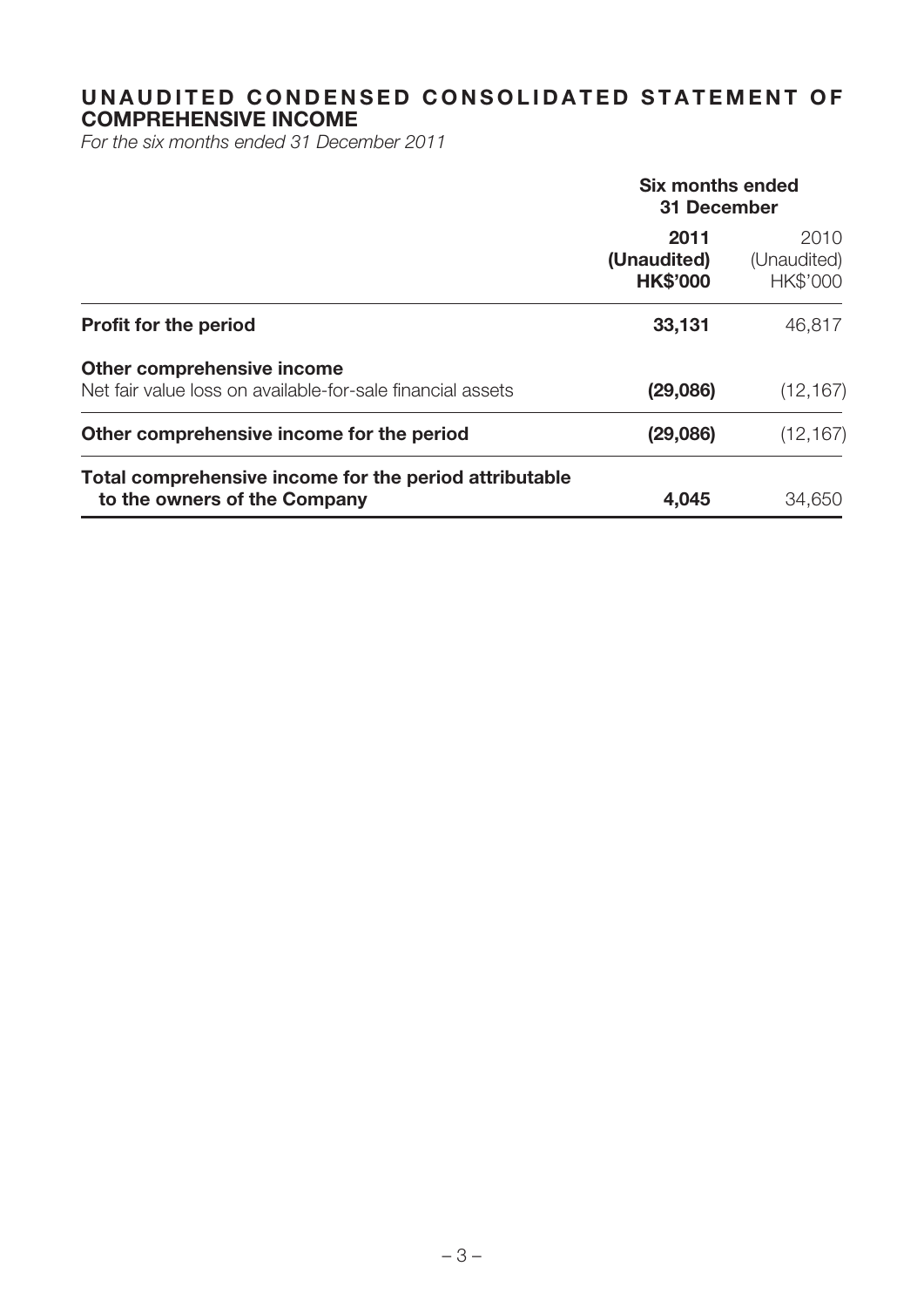# **UNAUDITED CONDENSED CONSOLIDATED STATEMENT OF FINANCIAL POSITION**

As at 31 December 2011

|                                                                                                                                                                                                                                                                                                       |              | As at<br><b>31 December</b><br>2011                                                        | As at<br>30 June<br>2011                                                                    |
|-------------------------------------------------------------------------------------------------------------------------------------------------------------------------------------------------------------------------------------------------------------------------------------------------------|--------------|--------------------------------------------------------------------------------------------|---------------------------------------------------------------------------------------------|
|                                                                                                                                                                                                                                                                                                       | <b>Notes</b> | (Unaudited)<br><b>HK\$'000</b>                                                             | (Audited)<br>HK\$'000                                                                       |
| <b>ASSETS AND LIABILITIES</b>                                                                                                                                                                                                                                                                         |              |                                                                                            |                                                                                             |
| <b>Non-current assets</b><br>Property, plant and equipment<br>Interests in associates                                                                                                                                                                                                                 |              | 134,847                                                                                    | 62,741                                                                                      |
| Goodwill<br>Available-for-sale financial assets<br>Deposits                                                                                                                                                                                                                                           | 10<br>11     | 474,000<br>77,832                                                                          | 474,000<br>106,918<br>2,000                                                                 |
|                                                                                                                                                                                                                                                                                                       |              | 686,679                                                                                    | 645,659                                                                                     |
| <b>Current assets</b><br>Properties held for trading<br>Properties under development<br>Trade receivables<br>Prepayments, deposits and other receivables<br>Financial assets at fair value through profit or loss<br>Amounts due from associate<br>Cash and bank balances<br>Restricted bank deposits | 12<br>13     | 78,973<br>384,487<br>79,709<br>42,752<br>3,047<br>61,414<br>768,961<br>60,277<br>1,479,620 | 70,437<br>381,150<br>163,126<br>34,943<br>3,480<br>61,414<br>756,248<br>58,115<br>1,528,913 |
| <b>Current liabilities</b><br>Trade payables<br>Accrued expenses and other payables<br>Finance lease liabilities<br>Provision for income tax                                                                                                                                                          |              | 17,600<br>146,741<br>203<br>25,511                                                         | 39,740<br>143,715<br>203<br>57,420                                                          |
|                                                                                                                                                                                                                                                                                                       |              | 190,055                                                                                    | 241,078                                                                                     |
| <b>Net current assets</b>                                                                                                                                                                                                                                                                             |              | 1,289,565                                                                                  | 1,287,835                                                                                   |
| <b>Total assets less current liabilities</b>                                                                                                                                                                                                                                                          |              | 1,976,244                                                                                  | 1,933,494                                                                                   |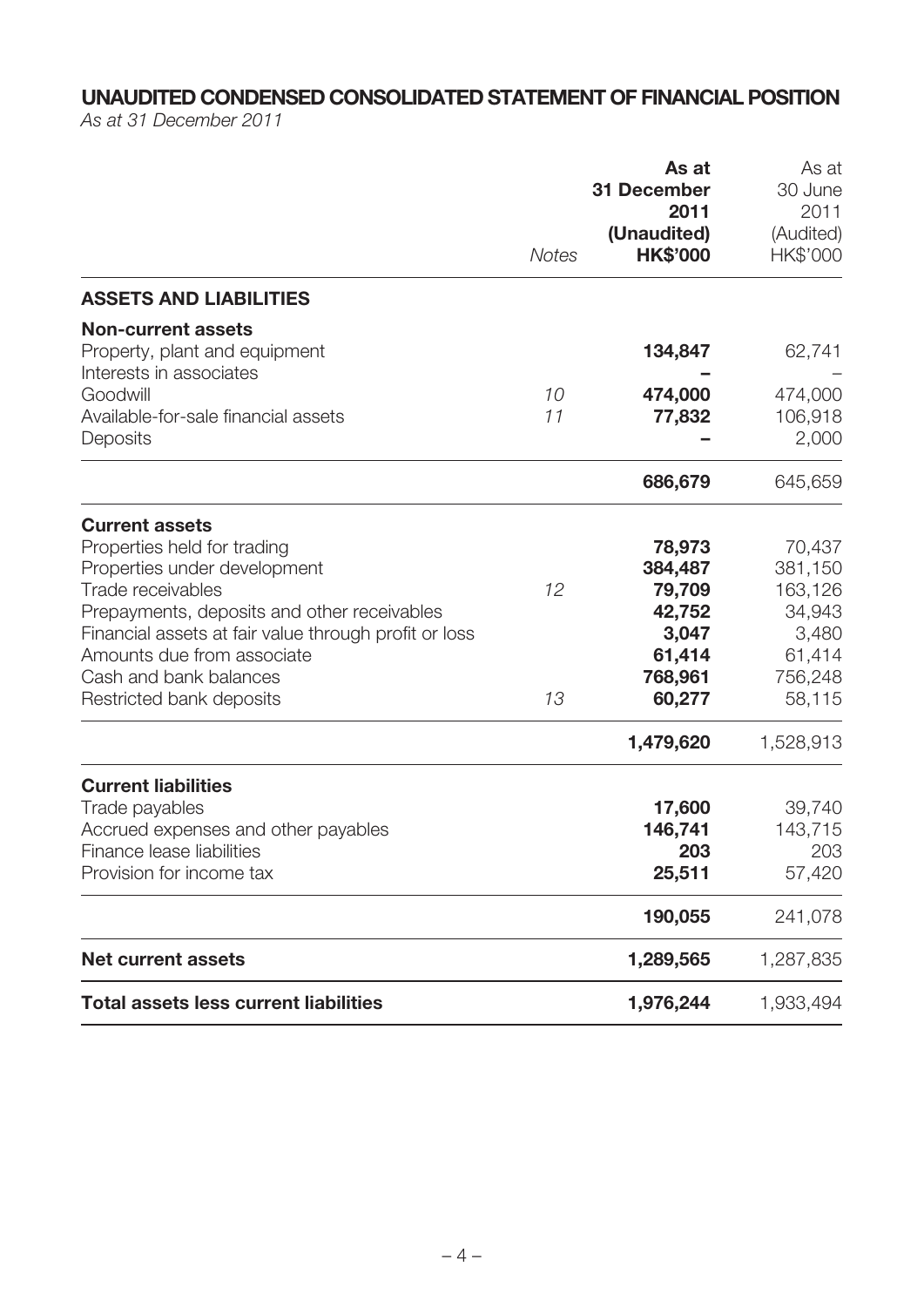|                                                                                                       | <b>Notes</b> | As at<br><b>31 December</b><br>2011<br>(Unaudited)<br><b>HK\$'000</b> | As at<br>30 June<br>2011<br>(Audited)<br>HK\$'000 |
|-------------------------------------------------------------------------------------------------------|--------------|-----------------------------------------------------------------------|---------------------------------------------------|
| <b>Non-current liabilities</b><br><b>Borrowings</b><br>Finance lease liabilities                      |              | 263,483<br>1,897                                                      | 215,983<br>709                                    |
|                                                                                                       |              | 265,380                                                               | 216,692                                           |
| <b>Net assets</b>                                                                                     |              | 1,710,864                                                             | 1,716,802                                         |
| <b>EQUITY</b><br><b>Equity attributable to the owners of the Company</b><br>Share capital<br>Reserves | 14           | 34,785<br>1,676,079                                                   | 34,785<br>1,682,017                               |
| <b>Total equity</b>                                                                                   |              | 1,710,864                                                             | 1,716,802                                         |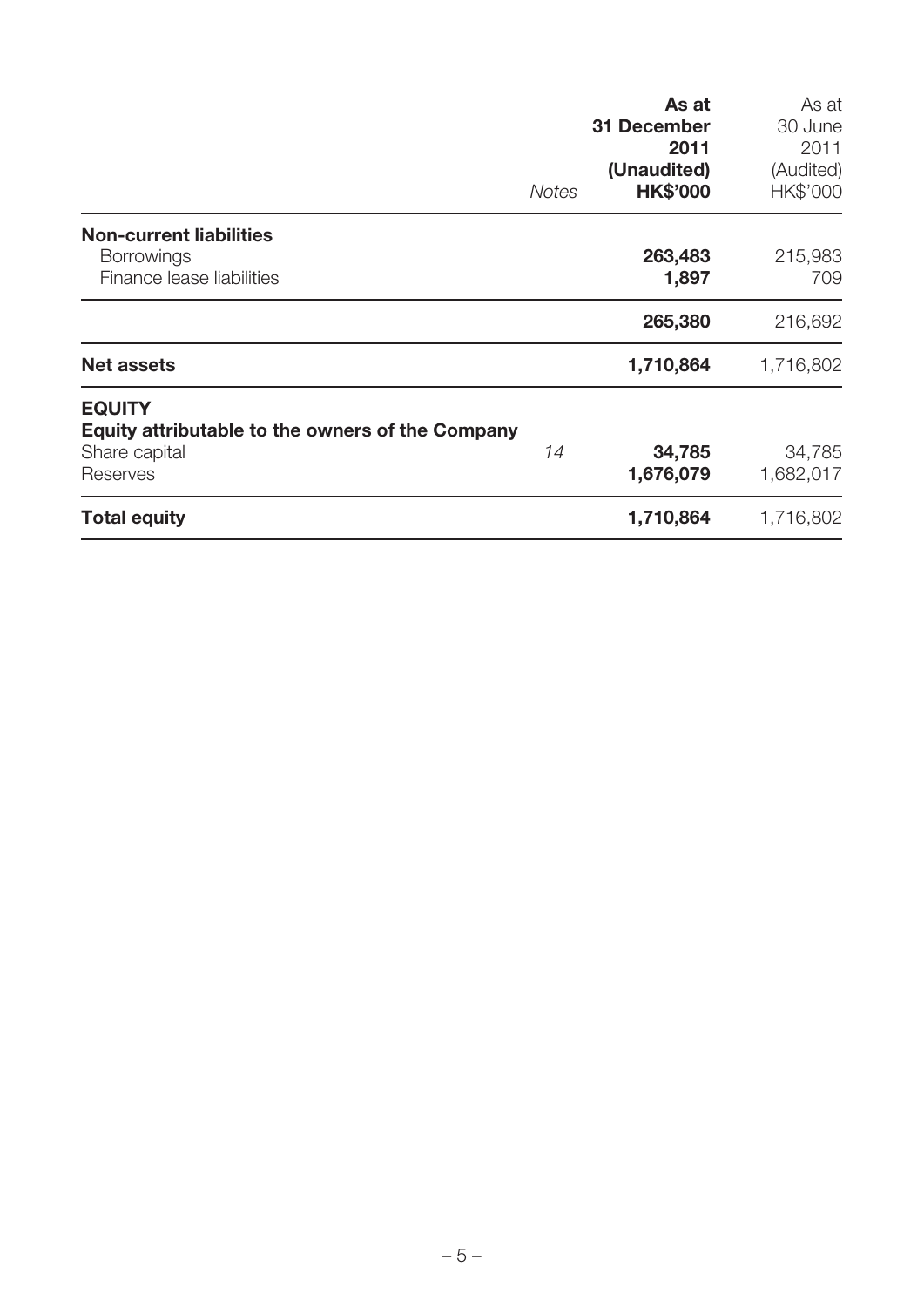# **UNAUDITED CONDENSED CONSOLIDATED STATEMENT OF CASH FLOW**

For the six months ended 31 December 2011

|                                                                                | <b>Six months ended</b><br><b>31 December</b> |                                 |  |
|--------------------------------------------------------------------------------|-----------------------------------------------|---------------------------------|--|
|                                                                                | 2011<br>(Unaudited)<br><b>HK\$'000</b>        | 2010<br>(Unaudited)<br>HK\$'000 |  |
| Net cash inflow/(outflow) from operating activities                            | 50,601                                        | (249, 733)                      |  |
| Net cash outflow from investing activities                                     | (75, 679)                                     | (23, 160)                       |  |
| Net cash inflow from financing activities                                      | 37,791                                        | 539,899                         |  |
| NET INCREASE IN CASH AND CASH EQUIVALENTS                                      | 12,713                                        | 267,006                         |  |
| Cash and cash equivalents at beginning of period                               | 756,248                                       | 231,453                         |  |
| CASH AND CASH EQUIVALENTS AT END OF PERIOD                                     | 768,961                                       | 498,459                         |  |
| ANALYSIS OF BALANCES OF CASH<br>AND CASH EQUIVALENTS<br>Cash and bank balances | 768,961                                       | 498,459                         |  |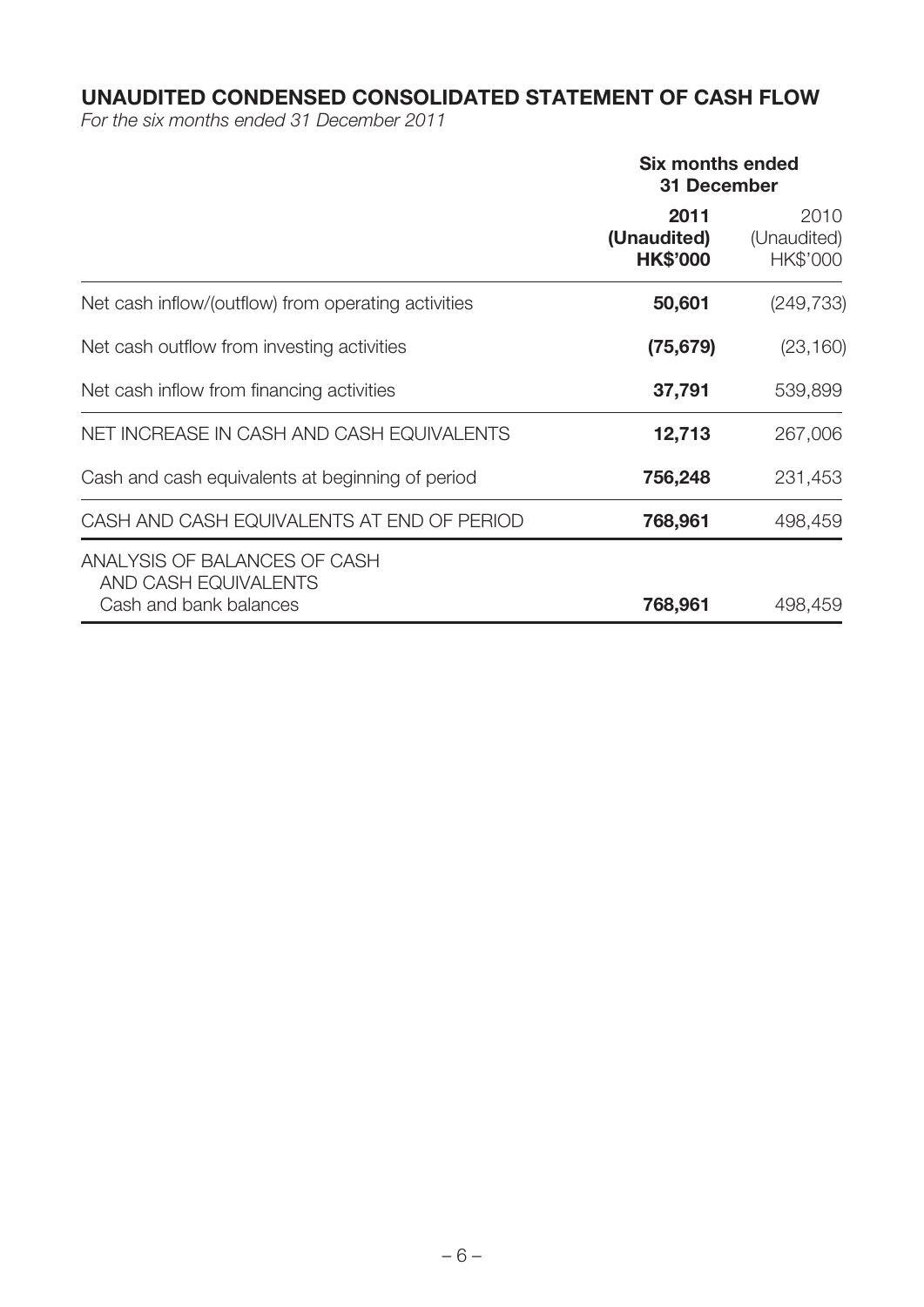### **UNAUDITED CONSOLIDATED STATEMENT OF CHANGES IN EQUITY**

For the six months ended 31 December 2011

|                                                                                                      | Share<br>capital<br>(Unaudited)<br>HK\$'000 | Share<br>premium<br>account<br>(Unaudited)<br>HK\$'000 | Share-based<br>payment<br>reserve<br>(Unaudited)<br>HK\$'000 | Revaluation<br>reserve<br>(Unaudited)<br>HK\$'000 | Retained<br>profits<br>(Unaudited)<br>HK\$'000 | Total<br>(Unaudited)<br>HK\$'000 |
|------------------------------------------------------------------------------------------------------|---------------------------------------------|--------------------------------------------------------|--------------------------------------------------------------|---------------------------------------------------|------------------------------------------------|----------------------------------|
| At 1 July 2010                                                                                       | 29,285                                      | 716,054                                                |                                                              | 84,224                                            | 168,813                                        | 998,376                          |
| Profit for the period<br>Other comprehensive income:<br>Net fair value loss on<br>available-for-sale |                                             |                                                        |                                                              |                                                   | 46,817                                         | 46,817                           |
| financial assets                                                                                     |                                             |                                                        |                                                              | (12, 167)                                         |                                                | (12, 167)                        |
| Total comprehensive income<br>for the period                                                         |                                             |                                                        |                                                              | (12, 167)                                         | 46,817                                         | 34,650                           |
| Issue of new shares<br>Issuing cost<br>Equity-settled share-based payments                           | 3,000                                       | 349,500<br>(12, 209)                                   | 8,719                                                        |                                                   |                                                | 352,500<br>(12, 209)<br>8,719    |
| Transactions with owners                                                                             | 3,000                                       | 337,291                                                | 8,719                                                        |                                                   |                                                | 349,010                          |
| At 31 December 2010                                                                                  | 32,285                                      | 1,053,345                                              | 8,719                                                        | 72,057                                            | 215,630                                        | 1,382,036                        |

|                                                                                                      | <b>Share</b><br>capital<br>(Unaudited)<br><b>HK\$'000</b> | <b>Share</b><br>premium<br>account<br>(Unaudited)<br><b>HK\$'000</b> | <b>Proposed</b><br>final<br>dividend<br>(Unaudited)<br><b>HK\$'000</b> | Share-based<br>payment<br>reserve<br>(Unaudited)<br><b>HK\$'000</b> | <b>Revaluation</b><br>reserve<br>(Unaudited)<br><b>HK\$'000</b> | <b>Retained</b><br>profits<br>(Unaudited)<br><b>HK\$'000</b> | Total<br>(Unaudited)<br><b>HK\$'000</b> |
|------------------------------------------------------------------------------------------------------|-----------------------------------------------------------|----------------------------------------------------------------------|------------------------------------------------------------------------|---------------------------------------------------------------------|-----------------------------------------------------------------|--------------------------------------------------------------|-----------------------------------------|
| At 1 July 2011                                                                                       | 34,785                                                    | 1,284,742                                                            | 9,983                                                                  | 8,719                                                               | 41,857                                                          | 336,716                                                      | 1,716,802                               |
| Profit for the period<br>Other comprehensive income:<br>Net fair value loss on<br>available-for-sale |                                                           |                                                                      |                                                                        |                                                                     |                                                                 | 33,131                                                       | 33,131                                  |
| financial assets                                                                                     |                                                           |                                                                      |                                                                        |                                                                     | (29,086)                                                        |                                                              | (29,086)                                |
| Total comprehensive<br>income for the period                                                         |                                                           |                                                                      |                                                                        |                                                                     | (29,086)                                                        | 33,131                                                       | 4,045                                   |
| Dividend paid<br>Lapse of share options                                                              |                                                           |                                                                      | (9,983)                                                                | (625)                                                               |                                                                 | 625                                                          | (9,983)                                 |
| Transactions with owners                                                                             |                                                           |                                                                      | (9,983)                                                                | (625)                                                               |                                                                 | 625                                                          | (9,983)                                 |
| At 31 December 2011                                                                                  | 34,785                                                    | 1,284,742                                                            |                                                                        | 8,094                                                               | 12,771                                                          | 370,472                                                      | 1,710,864                               |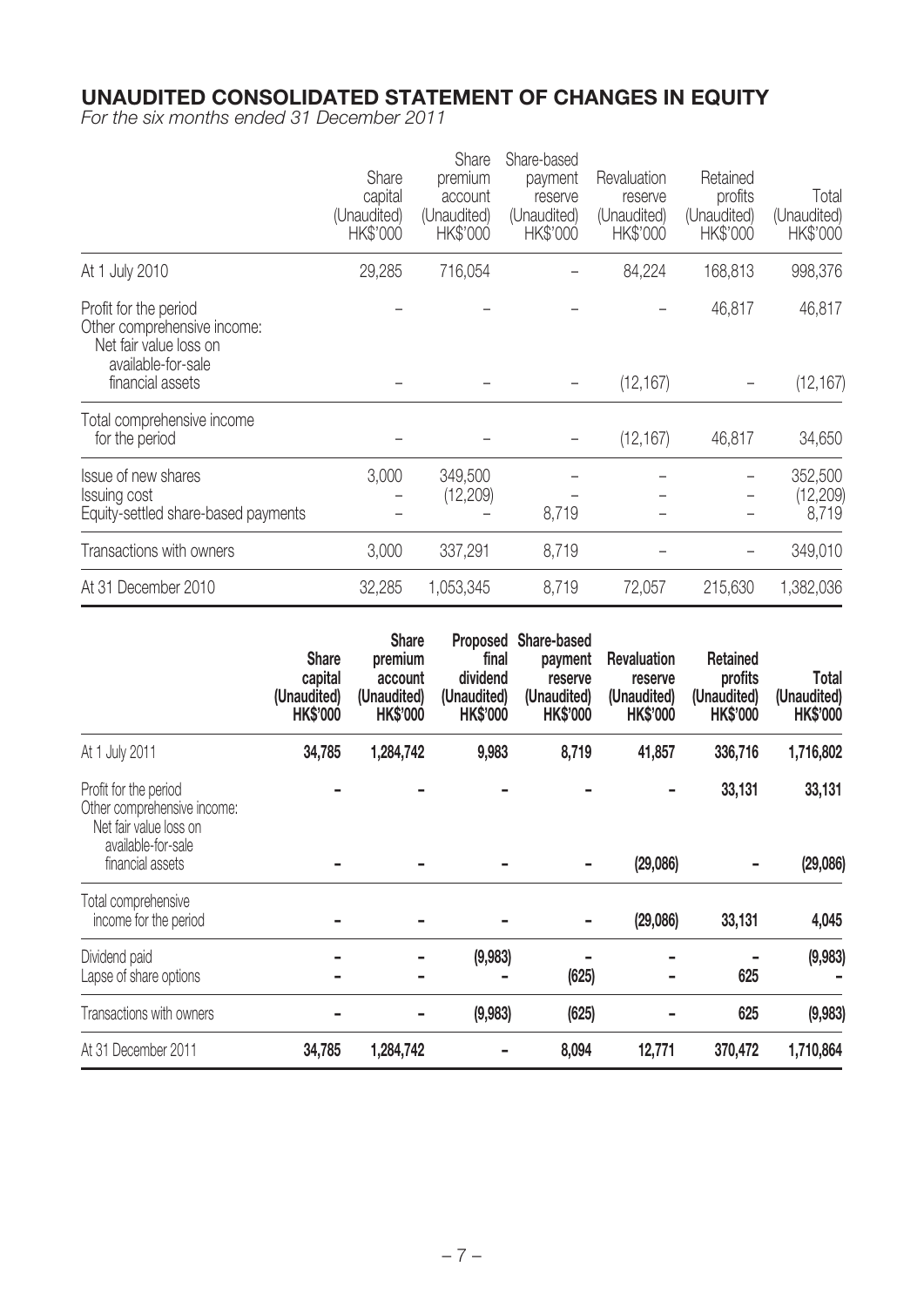### **NOTES TO UNAUDITED CONDENSED CONSOLIDATED FINANCIAL STATEMENTS**

#### **1. GENERAL INFORMATION**

Richfield Group Holdings Limited (the "Company") is an exempted company with limited liability under the Companies Law (2001 Second Revision) of the Cayman Islands. The address of its registered office is Cricket Square, Hutchins Drive, P.O. Box 2681, Grand Cayman KY1-1111, Cayman Islands and its principal place of business is Unit 1209, 12th Floor, Silvercord Tower 2, 30 Canton Road, Tsim Sha Tsui, Hong Kong.

The Company's shares are listed on the Main Board of The Stock Exchange of Hong Kong Limited (the "Stock Exchange").

The principal activity of the Company is investment holding. The Group is principally engaged in the provision of property brokerage services, provision of schemes for property consolidation, assembly and redevelopment, property trading and property development in Hong Kong. The business of trading of recycled computers carried out by the subsidiaries, namely Maxitech System Company Limited ("Maxitech System") and Trigreat Investment Limited ("Trigreat Investment") was disposed of to an independent third party on 4 March 2011. This business segment is presented as discontinued operations in accordance with Hong Kong Financial Reporting Standard ("HKFRS") 5.

There were no significant changes in the Group's operations during the period.

#### **2. BASIS OF PREPARATION AND PRINCIPAL ACCOUNTING POLICIES Basis of preparation**

The unaudited condensed consolidated interim financial statements of the Group for the six months ended 31 December 2011 (the "Condensed Financial Report") have been prepared in accordance with Hong Kong Accounting Standard ("HKAS") 34 "Interim Financial Reporting" issued by the Hong Kong Institute of Certified Public Accountants (the "HKICPA") and the applicable disclosure requirements of the Rules Governing the Listing of Securities on the Stock Exchange (the "Listing Rules").

The Condensed Financial Report should be read in conjunction with the annual financial statements of the Company for the year ended 30 June 2011 (the "2011 Annual Financial Statements").

The preparation of the Condensed Financial Report in conformity with HKAS 34 requires management to make judgements, estimates and assumptions that affect the application of policies and reported amounts of assets and liabilities, income and expenses on a year to date basis. Actual results may differ from these estimates.

The Condensed Financial Report have been prepared under the historical cost convention, except for financial assets at fair value through profit or loss and available-for-sale financial assets which are stated at fair value.

The Condensed Financial Report are presented in Hong Kong Dollars ("HK\$") which is also the functional currency of the Company and all values are rounded to the nearest thousands ("HK\$'000") unless otherwise stated.

#### **Principal accounting policies**

The accounting policies and methods of computation adopted in the preparation of the Condensed Financial Report are consistent with those adopted in the 2011 Annual Financial Statements, except for in the current period, the Group has applied for the first time the new standards, amendments and interpretations issued by the HKICPA.

HKFRSs (Amendments) Improvements to HKFRSs 2010

HKAS 24 (Revised) Related Party Disclosures

Except as explained below, the adoption of these new/revised standards has no material impact on the Group's financial statements.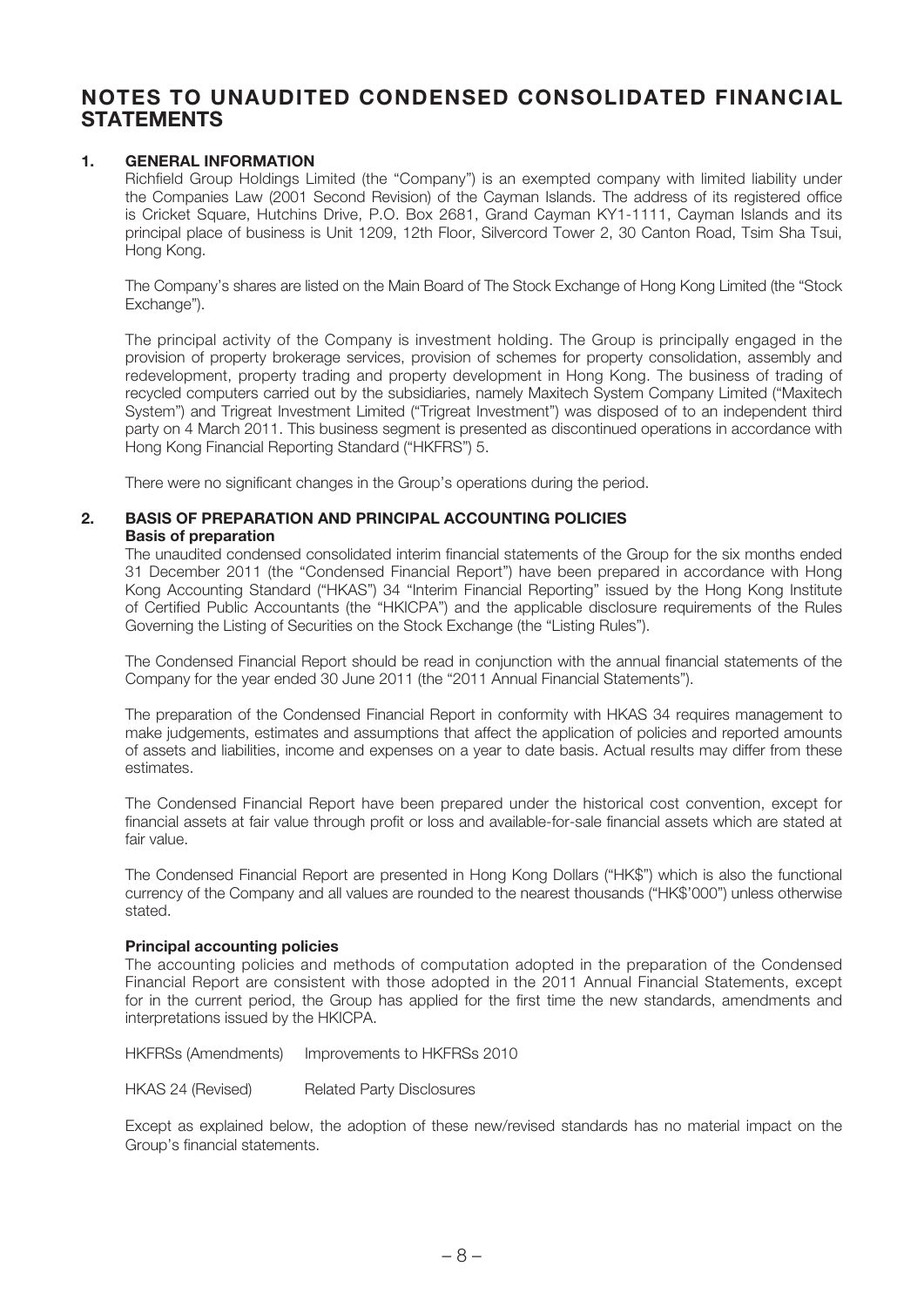#### **HKAS 24 (Revised) - Related Party Disclosures**

HKAS 24 (Revised) amends the definition of related party and clarifies its meaning. This may result in changes to those parties who are identified as being related parties of the reporting entity. The Group has reassessed the identification of its related parties in accordance with the revised definition and concluded that the revised definition does not have any material impact on the Group's related party disclosures in the current and previous years.

HKAS 24 (Revised) also introduces simplified disclosure requirements applicable to related party transactions where the Group and the counterparty are under the common control, joint control or significant influence of a government, government agency or similar body. These new disclosures are not relevant to the Group because the Group is not a government related entity.

#### **3. SEGMENT INFORMATION**

The operating segments are reported in a manner consistent with the way in which information is reported internally to the Group's senior management for the purposes of resource allocation and assessment of segment performance. The Group has identified the following reportable segments.

| Property Assembly and Brokerage | Provision of property brokerage services; provision of schemes |
|---------------------------------|----------------------------------------------------------------|
| Business:                       | for property consolidation, assembly and redevelopment; and    |
|                                 | property trading in Hong Kong                                  |

Property Development Business: Property development

Reported segment information is based on internal management reporting information that is regularly reviewed by the chief operating decision-maker, i.e. the Chief Executive. The Chief Executive assesses segment profit or loss using a measure of operating profit. The measurement policies the Group used for segment reporting under HKFRS 8 are the same as those used in its HKFRS financial statements, except that certain items are not included in arriving at the operating results of the operating segments (mainly corporate income and expenses).

Segment assets include all assets with the exception of corporate assets, including available-for-sale financial asset, bank balances and cash and other assets which are not directly attributable to the business activities of operating segments as these assets are managed on a group basis.

|                                                        | <b>Property Assembly and</b><br><b>Brokerage Business</b><br>Six months ended<br>31 December |                                 | <b>Property Development</b><br><b>Business</b><br>Six months ended<br>31 December |                                 | Total<br>Six months ended<br>31 December |                                                   |
|--------------------------------------------------------|----------------------------------------------------------------------------------------------|---------------------------------|-----------------------------------------------------------------------------------|---------------------------------|------------------------------------------|---------------------------------------------------|
|                                                        | 2011<br>(Unaudited)<br><b>HK\$'000</b>                                                       | 2010<br>(Unaudited)<br>HK\$'000 | 2011<br>(Unaudited)<br><b>HK\$'000</b>                                            | 2010<br>(Unaudited)<br>HK\$'000 | 2011<br>(Unaudited)<br><b>HK\$'000</b>   | 2010<br>(Unaudited)<br>HK\$'000<br>(Re-presented) |
| Reportable segment revenue:<br>From external customers | 118,949                                                                                      | 178,645                         |                                                                                   |                                 | 118,949                                  | 178,645                                           |
| Reportable segment profit                              | 40,363                                                                                       | 70.483                          | 275                                                                               | 201                             | 40,638                                   | 70,684                                            |
| Reportable segment assets                              | 978,940                                                                                      | 853,760                         | 389.621                                                                           | 359,398                         | 1,368,561                                | 1,213,158                                         |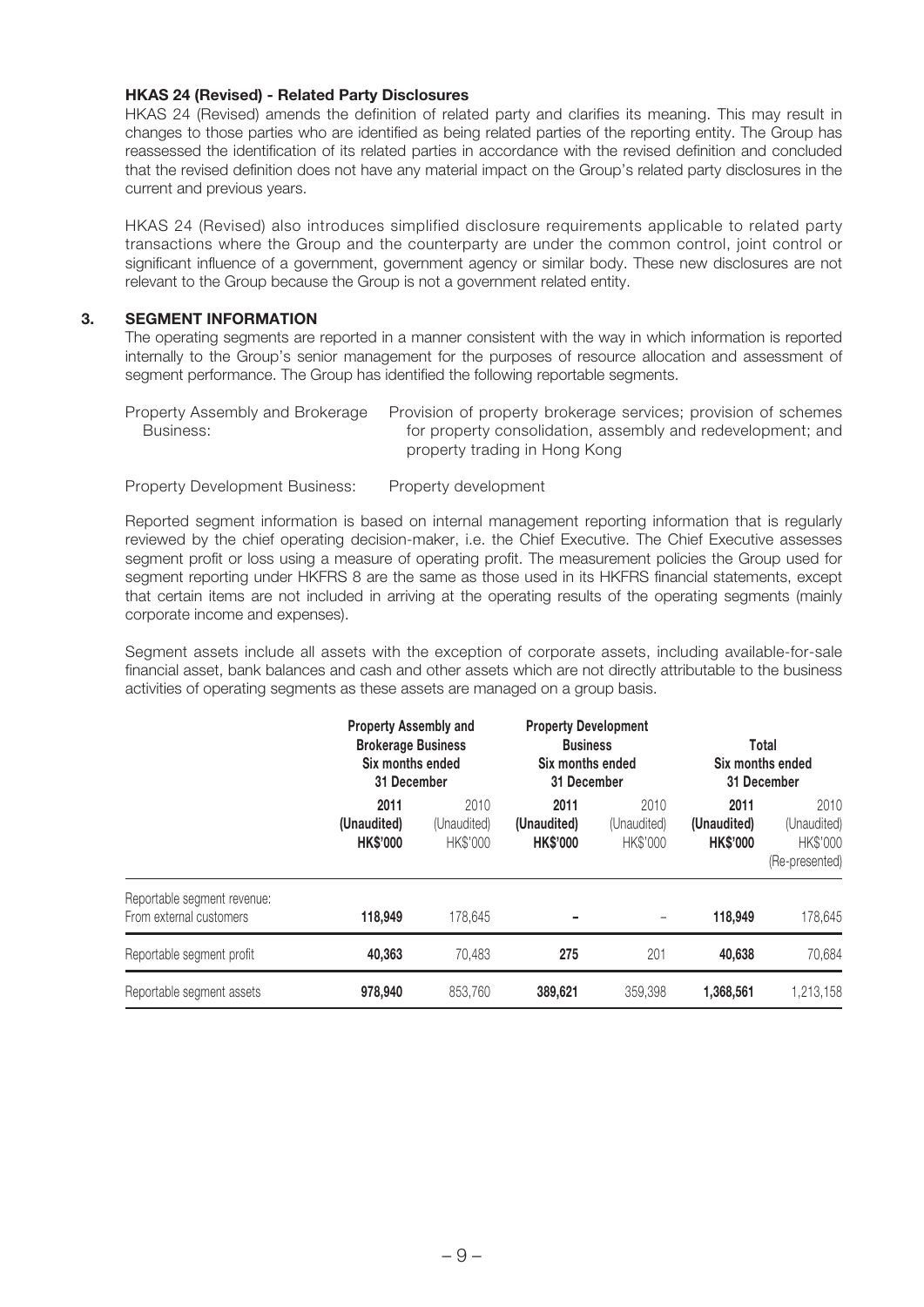The totals presented for the Group's operating segments reconcile to the Group's key financial figures as presented in the financial statements as follows:

|                                                       | Six months ended<br>31 December        |                                                   |  |
|-------------------------------------------------------|----------------------------------------|---------------------------------------------------|--|
|                                                       | 2011<br>(Unaudited)<br><b>HK\$'000</b> | 2010<br>(Unaudited)<br>HK\$'000<br>(Re-presented) |  |
| Reportable segment profit                             | 40,638                                 | 70,684                                            |  |
| Renovation service income                             | 145                                    | 464                                               |  |
| Net fair value gain on financial assets at fair value |                                        |                                                   |  |
| through profit or loss                                |                                        | 224                                               |  |
| Unallocated corporate income                          | 4.731                                  | 157                                               |  |
| Unallocated corporate expenses                        | (4,053)                                | (13, 391)                                         |  |
| Profit before income tax from continuing operations   | 41,461                                 | 58,138                                            |  |

#### **4. REVENUE AND OTHER INCOME**

The Group's principal activities are disclosed in note 1 of this announcement. Revenue from the Group's principal activities and other income recognised during the period are as follows:

|                                                                                                                                                                                                                                                        | <b>Six months ended</b><br>31 December    |                                                   |  |
|--------------------------------------------------------------------------------------------------------------------------------------------------------------------------------------------------------------------------------------------------------|-------------------------------------------|---------------------------------------------------|--|
|                                                                                                                                                                                                                                                        | 2011<br>(Unaudited)<br><b>HK\$'000</b>    | 2010<br>(Unaudited)<br>HK\$'000<br>(Re-presented) |  |
| Revenue from continuing operations                                                                                                                                                                                                                     |                                           |                                                   |  |
| Sales of properties<br>Commission income<br>118,949                                                                                                                                                                                                    | 11,850<br>166,795                         |                                                   |  |
|                                                                                                                                                                                                                                                        | 118,949                                   | 178,645                                           |  |
| Other income from continuing operations<br>Dividend income<br>Exchange gain, net<br>Interest income<br>Rental income<br>Renovation service income<br>Net fair value gain on financial assets at fair value<br>through profit and loss<br>Sundry income | 420<br>2,708<br>1,618<br>424<br>145<br>62 | 169<br>679<br>464<br>224<br>75                    |  |
|                                                                                                                                                                                                                                                        | 5,377                                     | 1,611                                             |  |
|                                                                                                                                                                                                                                                        | 124,326                                   | 180,256                                           |  |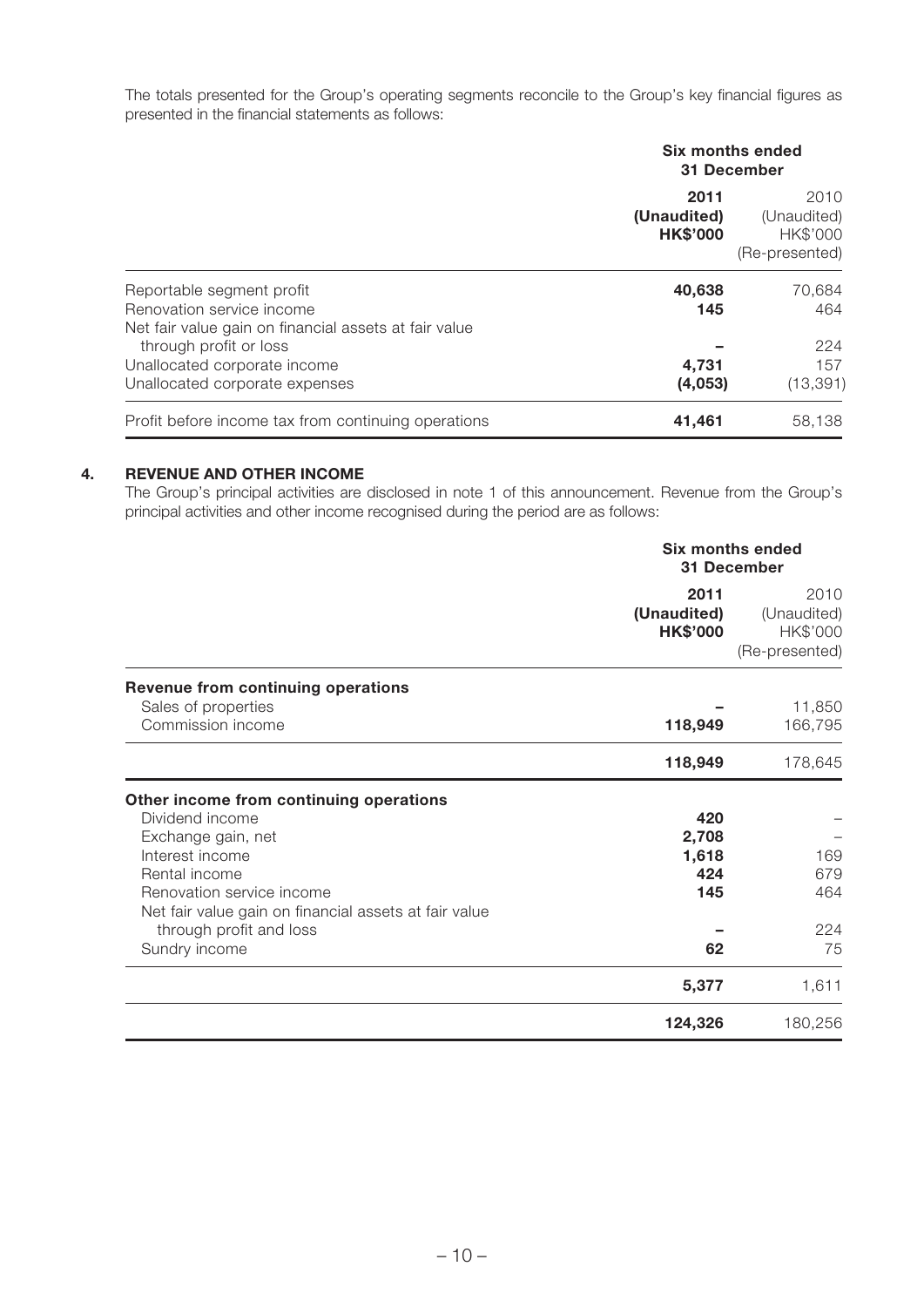### **5. PROFIT BEFORE INCOME TAX**

The Group's profit before income tax from continuing operations is arrived at after charging the following:

|                                                                                         | Six months ended<br>31 December        |                                                   |  |
|-----------------------------------------------------------------------------------------|----------------------------------------|---------------------------------------------------|--|
|                                                                                         | 2011<br>(Unaudited)<br><b>HK\$'000</b> | 2010<br>(Unaudited)<br>HK\$'000<br>(Re-presented) |  |
| Depreciation<br>Directors' remuneration<br>Equity-settled share-based payments expenses | 3,169<br>349                           | 1,178<br>282<br>8,719                             |  |

#### **6. INCOME TAX EXPENSE**

Hong Kong profits tax has been provided at the rate of 16.5% (six months ended 31 December 2010: 16.5%) on the estimated assessable profit arising in Hong Kong for the current period.

Deferred tax had not been provided for the Group because the Group had no material temporary differences at the reporting date (31 December 2010: Nil).

#### **7. DISCONTINUED OPERATIONS**

As mentioned in note 1, the business of trading of recycled computers which were carried by Maxitech System and Trigreat Investment was disposed of to an independent third party on 4 March 2011. This business segment is presented as discontinued operations in accordance with HKFRS 5.

An analysis of the results and cash flows of discontinued operations included in the consolidated income statement and the statement of cash flows is as follows:

|                                                  | <b>Six months ended</b><br>31 December |                                                   |
|--------------------------------------------------|----------------------------------------|---------------------------------------------------|
|                                                  | 2011<br>(Unaudited)<br><b>HK\$'000</b> | 2010<br>(Unaudited)<br>HK\$'000<br>(Re-presented) |
| Revenue<br>Expenses                              |                                        | (5)                                               |
| Loss before income tax<br>Income tax expense     |                                        | (5)                                               |
| Loss for the period from discontinued operations |                                        | (5)                                               |
| Operating cash flows                             |                                        | (5)                                               |
| Total cash flows                                 |                                        | (5)                                               |

#### **8. DIVIDENDS**

The Board does not recommend the payment of an interim dividend for the six months ended 31 December 2011 (six months ended 31 December 2010: Nil).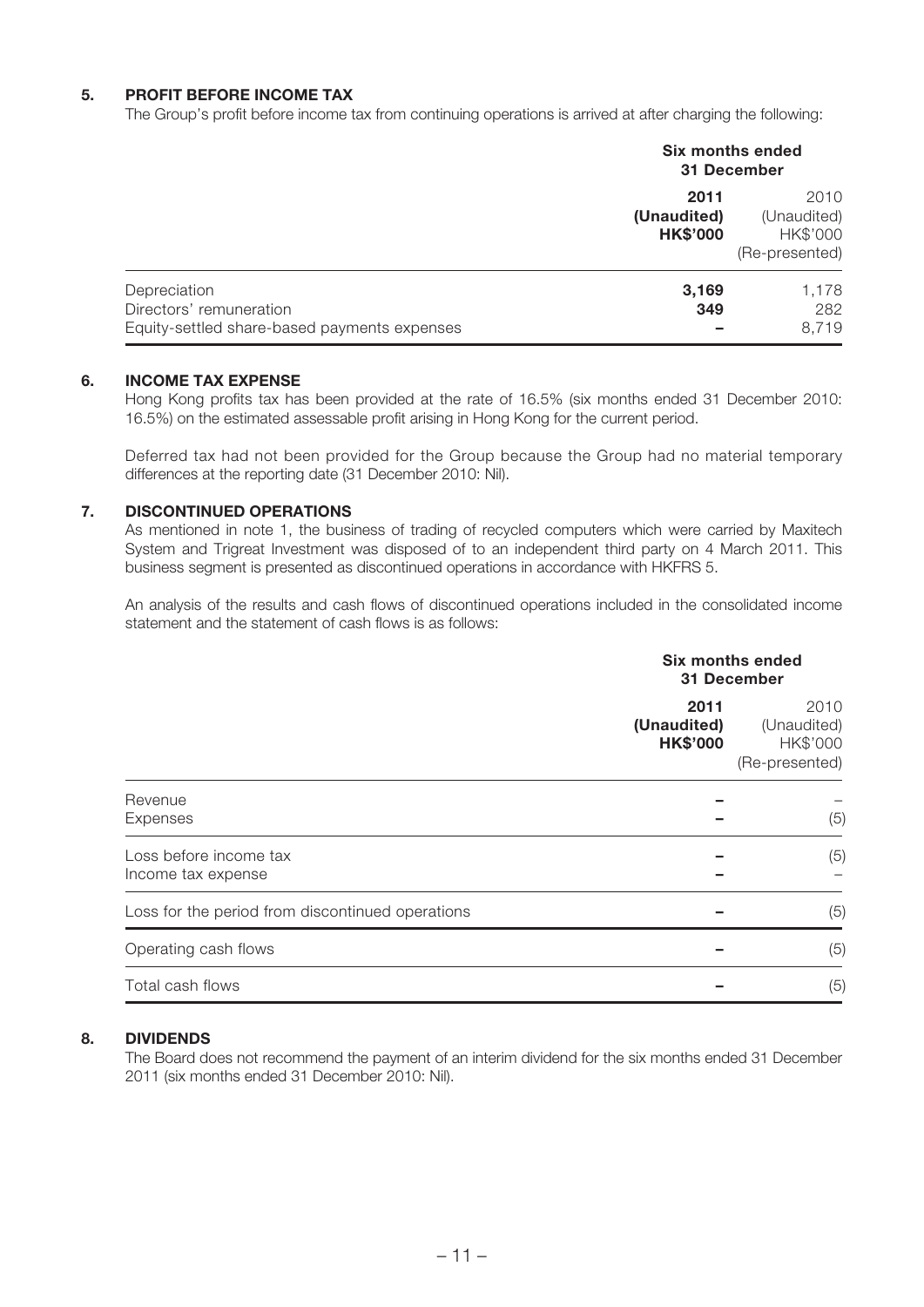### **9. EARNINGS PER SHARE**

The calculation of basic earnings per share is based on the following:

|                                                                                                                                                         | <b>Six months ended</b><br><b>31 December</b> |                                       |
|---------------------------------------------------------------------------------------------------------------------------------------------------------|-----------------------------------------------|---------------------------------------|
|                                                                                                                                                         | 2011<br>(Unaudited)                           | 2010<br>(Unaudited)<br>(Re-presented) |
| Profit/(Loss) for the period, attributable to the owners of<br>the Company (HK\$'000)<br>- from continuing operations<br>- from discontinued operations | 33,131                                        | 46,822<br>(5)                         |
|                                                                                                                                                         | 33,131                                        | 46,817                                |
| Weighted average number of ordinary shares for the purpose of<br>basic earnings per share ('000)                                                        | 3,478,500                                     | 3,028,772                             |
| Effect of dilutive potential ordinary shares:<br>Share options ('000)                                                                                   |                                               | 5,692                                 |
| Weighted average number of ordinary shares for the purpose of<br>diluted earnings per share ('000)                                                      | 3,478,500                                     | 3,034,464                             |
| Basic earnings per share (HK cents)<br>- from continuing operations<br>- from discontinued operations                                                   | 0.95                                          | 1.55                                  |
|                                                                                                                                                         | 0.95                                          | 1.55                                  |
| Diluted earnings per share (HK cents)<br>- from continuing operations<br>- from discontinued operations                                                 | N/A<br>N/A                                    | 1.54                                  |
|                                                                                                                                                         | N/A                                           | 1.54                                  |

Diluted earnings per share from continuing operations and from discontinued operations for the six months ended 31 December 2011 were not presented as there was no dilutive potential ordinary share during the period.

#### **10. GOODWILL**

Goodwill arose from the acquisition of Richfield Realty Limited ("Richfield Realty") in 2007. The net carrying amount of goodwill can be analysed as follows:

|                                                                        | 31 December<br>2011<br>(Unaudited)<br><b>HK\$'000</b> | 30 June<br>2011<br>(Audited)<br>HK\$'000 |
|------------------------------------------------------------------------|-------------------------------------------------------|------------------------------------------|
| Attributable to the Property Assembly and<br><b>Brokerage Business</b> | 474,000                                               | 474,000                                  |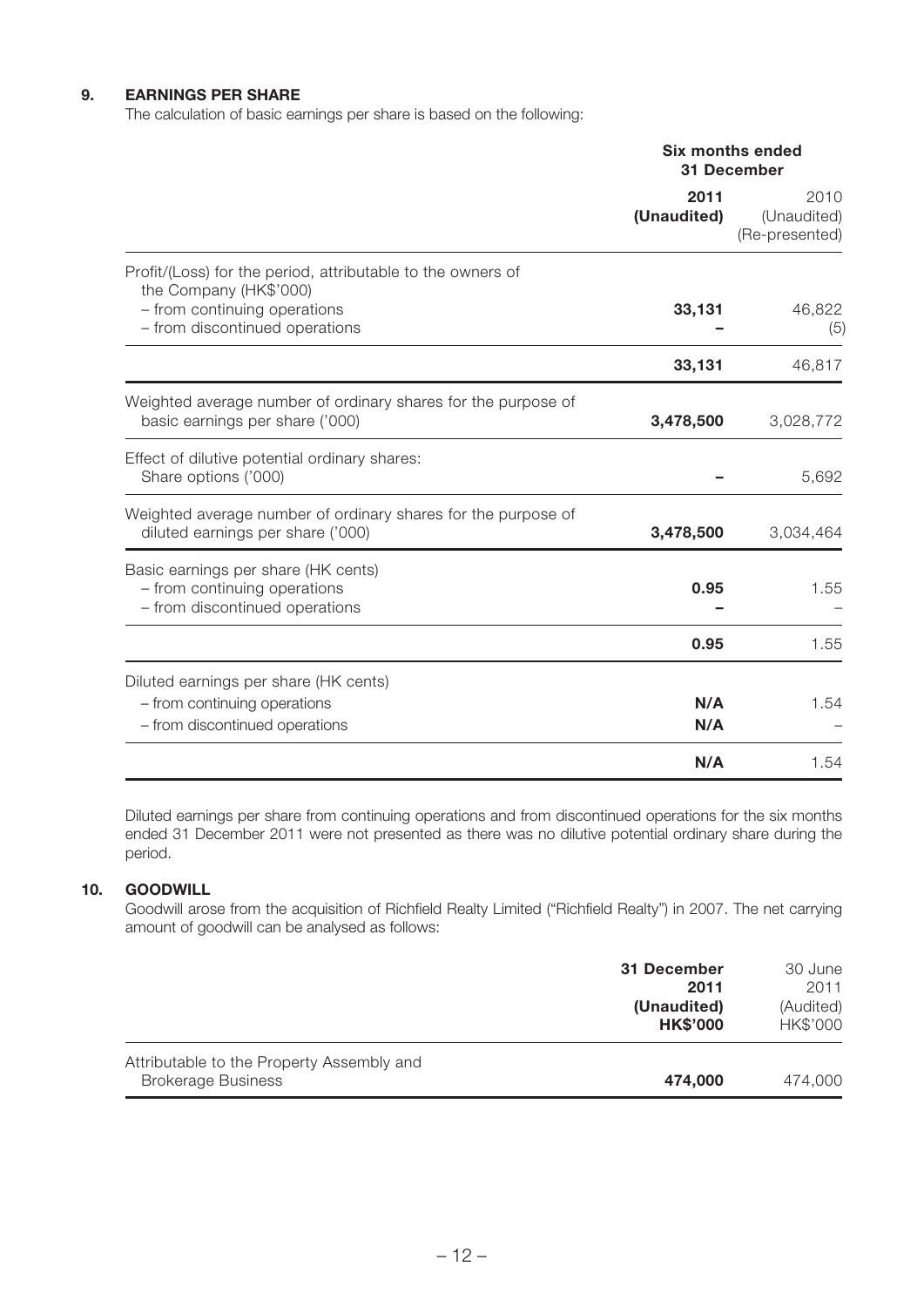#### **11. AVAILABLE-FOR-SALE FINANCIAL ASSETS**

|                                                                                                                            | 31 December<br>2011<br>(Unaudited)<br><b>HK\$'000</b> | 30 June<br>2011<br>(Audited)<br>HK\$'000 |
|----------------------------------------------------------------------------------------------------------------------------|-------------------------------------------------------|------------------------------------------|
| Listed equity securities - Hong Kong<br>Unlisted investment funds                                                          | 48,957<br>28,875                                      | 76,700<br>30,218                         |
|                                                                                                                            | 77,832                                                | 106,918                                  |
| Net carrying amount at beginning of the year<br>Additions<br>Change in fair value debited to revaluation reserve in equity | 106,918<br>(29,086)                                   | 116,304<br>32,981<br>(42, 367)           |
| Net carrying amount at end of the year                                                                                     | 77,832                                                | 106,918                                  |

Listed equity securities and unlisted investment funds with carrying amounts of HK\$48,957,000 (30 June 2011: HK\$76,700,000) and HK\$21,089,000 (30 June 2011: HK\$22,417,000) respectively are stated at fair value. The fair values have been determined directly by reference to published price and quotations in active markets.

Unlisted investment funds with a carrying amount of HK\$7,786,000 (30 June 2011: HK\$7,801,000) are measured at cost less impairment losses as the variability in the range of reasonable fair value estimates is significant and the probabilities of the various estimates within the range cannot be reasonably assessed and used in estimating fair value. The directors of the Company are of the opinion that the fair value cannot be measured reliably.

#### **12. TRADE RECEIVABLES**

The Group generally allows a credit period from 1 month to 3 years (2010: 1 month to 3 years) to its trade customers within Property Assembly and Brokerage Business, in accordance with the terms of the mutual agreements after individual negotiations.

Based on the invoice dates, ageing analysis of trade receivables is as follows:

|                 | 31 December<br>2011<br>(Unaudited)<br><b>HK\$'000</b> | 30 June<br>2011<br>(Audited)<br>HK\$'000 |
|-----------------|-------------------------------------------------------|------------------------------------------|
| Within 90 days  | 30,868                                                | 84,192                                   |
| 91 to 180 days  | 39,226                                                | 70,611                                   |
| 181 to 365 days | 3,650                                                 | 7,753                                    |
| Over 365 days   | 5,965                                                 | 570                                      |
|                 | 79,709                                                | 163,126                                  |

#### **13. RESTRICTED BANK DEPOSITS**

These bank deposits are kept in the separate bank accounts by the Group as these are money temporarily received from the developers of the property assembly projects and are held on behalf of the developers for the purpose of the payments of initial deposits to the owners of the properties in accordance with the provisional sale and purchase agreements.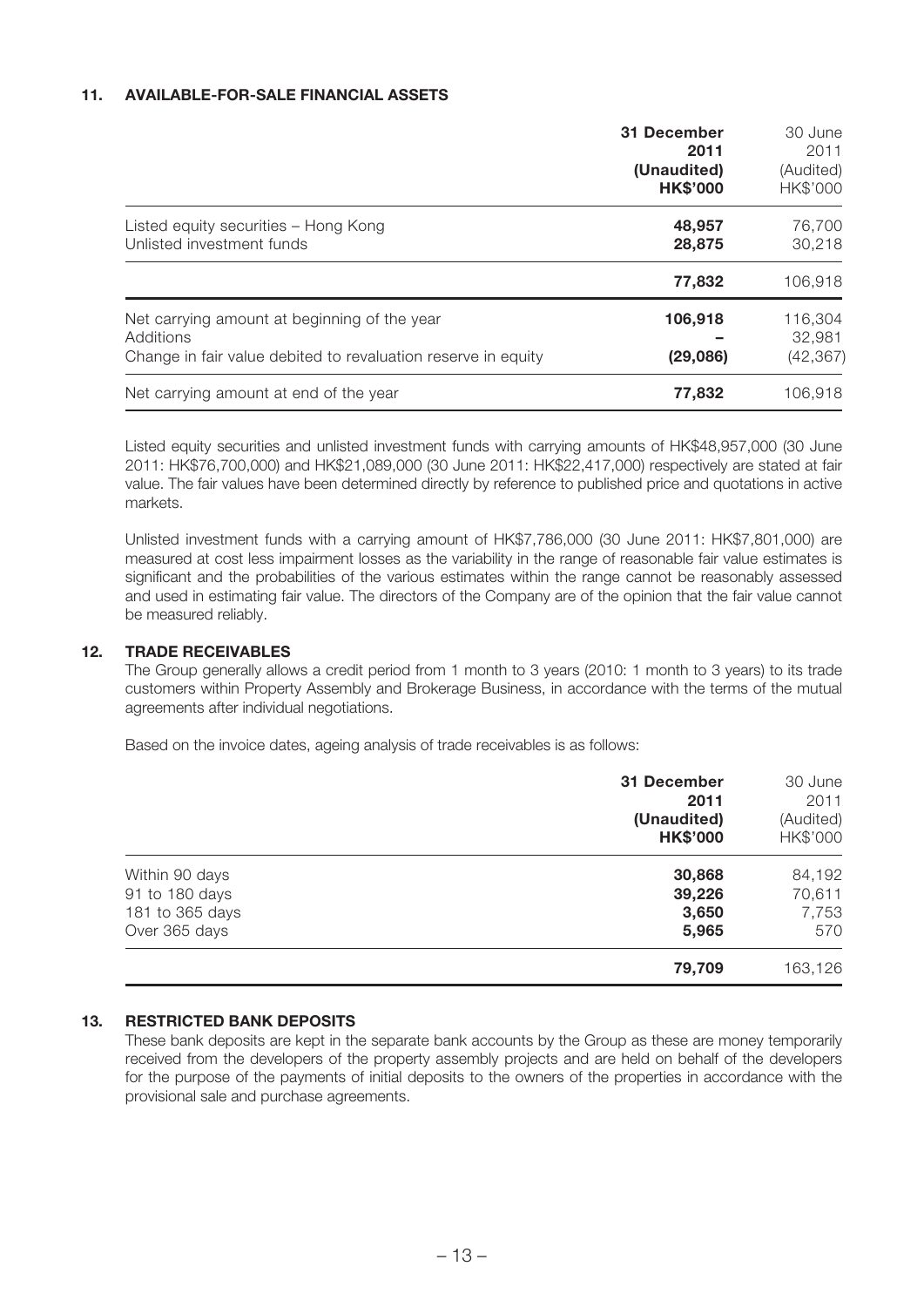### **14. SHARE CAPITAL**

|                                                                                                         | Number of shares | (Unaudited)<br><b>HK\$'000</b> |
|---------------------------------------------------------------------------------------------------------|------------------|--------------------------------|
| <b>Authorised</b><br>Ordinary shares of HK\$0.01 each                                                   | 10.000.000.000   | 100,000                        |
| <b>Issued and fully paid</b><br>Ordinary shares of HK\$0.01 each<br>At 1 July 2011 and 31 December 2011 | 3.478.500.000    | 34.785                         |

### **15. MATERIAL RELATED PARTY TRANSACTIONS**

The Group had the following material transactions with its related parties during the period:

|                                                                | Six months ended<br>31 December        |                                 |
|----------------------------------------------------------------|----------------------------------------|---------------------------------|
|                                                                | 2011<br>(Unaudited)<br><b>HK\$'000</b> | 2010<br>(Unaudited)<br>HK\$'000 |
| Equipment acquired from a related company controlled           |                                        |                                 |
| by one of the directors of the Company                         | 222                                    |                                 |
| Printing services fees paid to a related company in            |                                        |                                 |
| which one director of the Company is a substantial shareholder | 13                                     | 404                             |
| Professional fees paid to a related company in                 |                                        |                                 |
| which one director of the Company is a partner                 | 400                                    | 466                             |
| Rental expenses paid to a related company                      |                                        |                                 |
| owned by a director of a subsidiary of the Company             | 485                                    | 485                             |
| Rental expenses paid to a related company                      |                                        |                                 |
| owned by one of the directors of the Company                   | 648                                    | 534                             |
|                                                                | 1,768                                  | 1,889                           |

These transactions were conducted at pre-determined prices in accordance with terms mutually agreed between the Group and these related parties. These transactions are conducted in the normal course of business.

Key management personnel compensation

|                                                                | Six months ended<br>31 December        |                                 |
|----------------------------------------------------------------|----------------------------------------|---------------------------------|
|                                                                | 2011<br>(Unaudited)<br><b>HK\$'000</b> | 2010<br>(Unaudited)<br>HK\$'000 |
| Salaries and allowances<br>Equity-settled share-based payments | 1,349                                  | 6,282<br>8,719                  |
|                                                                | 1,349                                  | 15,001                          |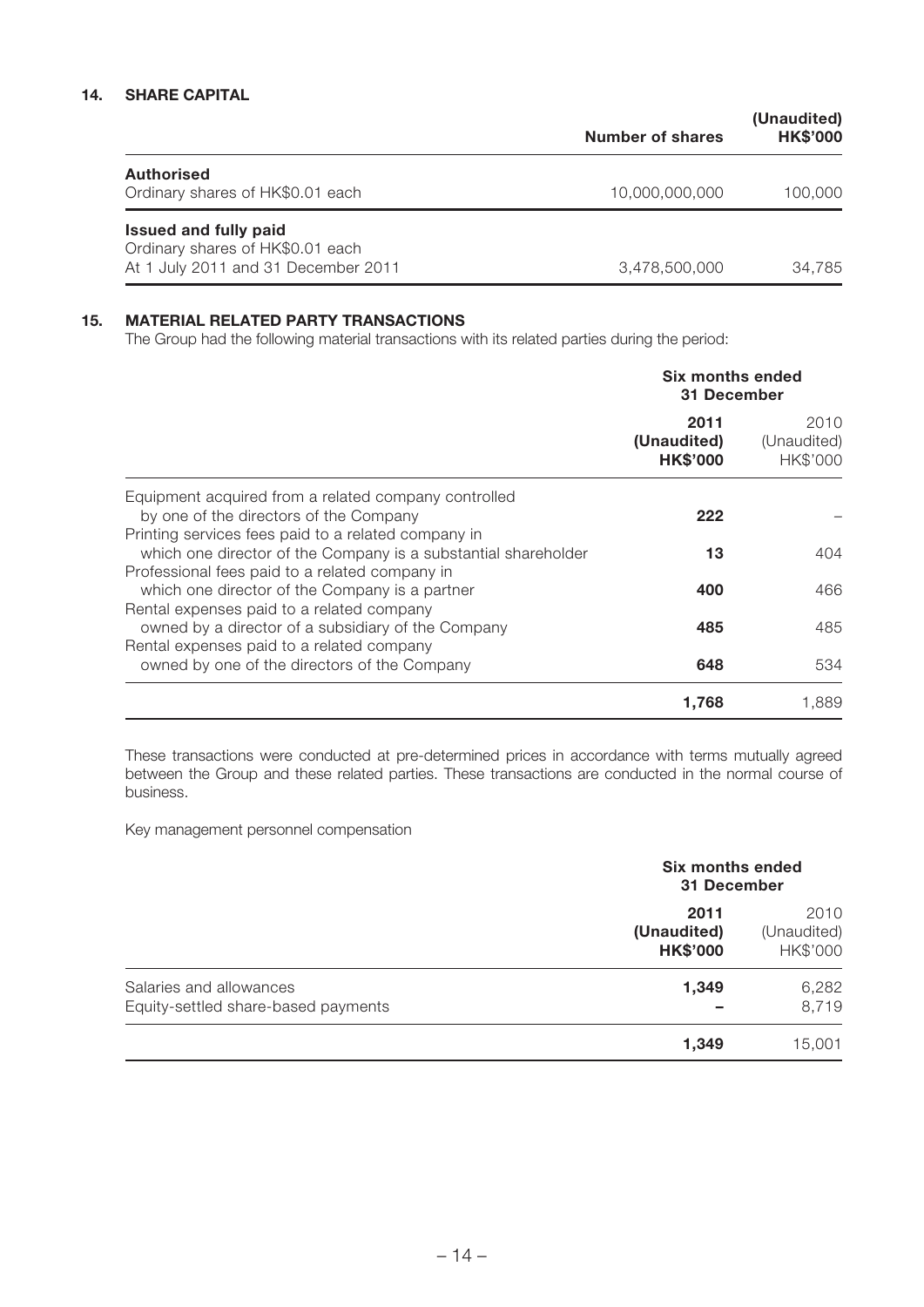### **INTERIM DIVIDEND**

The Board does not recommend the payment of an interim dividend for the six months ended 31 December 2011 (six months ended 31 December 2010: Nil).

### **MANAGEMENT DISCUSSION AND ANALYSIS**

The Group is principally engaged in provision of property brokerage services, carrying out schemes for property consolidation, assembly and redevelopment and property trading in Hong Kong and property development.

The Group is currently reviewing, analysing the potential value and engaging in various property assembly projects in Hong Kong. Those engaged projects are all residential and commercial properties which are located in Hong Kong Island and Kowloon. Regarding the property development business, the Group is engaged in 2 projects, which are both located in Kowloon.

### **FINANCIAL REVIEW**

The Group recorded a revenue (from continuing operations) of approximately HK\$118,949,000 for the six months ended 31 December 2011, representing a decrease of approximately 33% comparing with that of approximately HK\$178,645,000 for the corresponding period of last financial year. The decrease in revenue was mainly attributed to the decrease in revenue of the property assembly and brokerage business. In respect of the business of property assembly and brokerage, it contributes the whole revenue of the Group for the period and this represents a decrease of approximately 33% compared with the corresponding period of last financial year of approximately HK\$178,645,000.

Profit before income tax (from both continuing and discontinued operations) of the Group for the six months ended 31 December 2011 was approximately HK\$41,461,000, representing an decrease of approximately 29% when compared with that of approximately HK\$58,133,000 for the corresponding period of last financial year. Due to the decrease in revenue, profit attributable to owners of the Company for the period was decreased to approximately HK\$33,131,000 compared with the profit attributable to owners of the Company of approximately HK\$46,817,000 for the corresponding period of last financial year.

### **LIQUIDITY, FINANCIAL RESOURCES AND CAPITAL STRUCTURE**

As at 31 December 2011, the Group has net current assets of approximately HK\$1,289,565,000 (30 June 2011: approximately HK\$1,287,835,000), including cash and bank balances of approximately HK\$768,961,000 (30 June 2011: approximately HK\$756,248,000).

The gearing ratio was 12.26% as at 31 December 2011 (30 June 2011: 9.97%). The gearing ratio is derived by dividing the total of bank overdraft, loans and finance lease liabilities by total assets. The gearing ratio remained relatively stable in the financial period under review compared to 30 June 2011.

During the six months ended 31 December 2011, the Group financed its operations with its own working capital and borrowings. As at 31 December 2011, total unsecured and secured bank borrowings of the Group amounted to approximately HK\$263,483,000 (30 June 2011: HK\$215,983,000), which are repayable with a period of not exceeding 5 years. Total other borrowings of the Group amounted to HK\$2,100,000 (30 June 2011: HK\$912,000), which are also repayable within a period of not exceeding 5 years.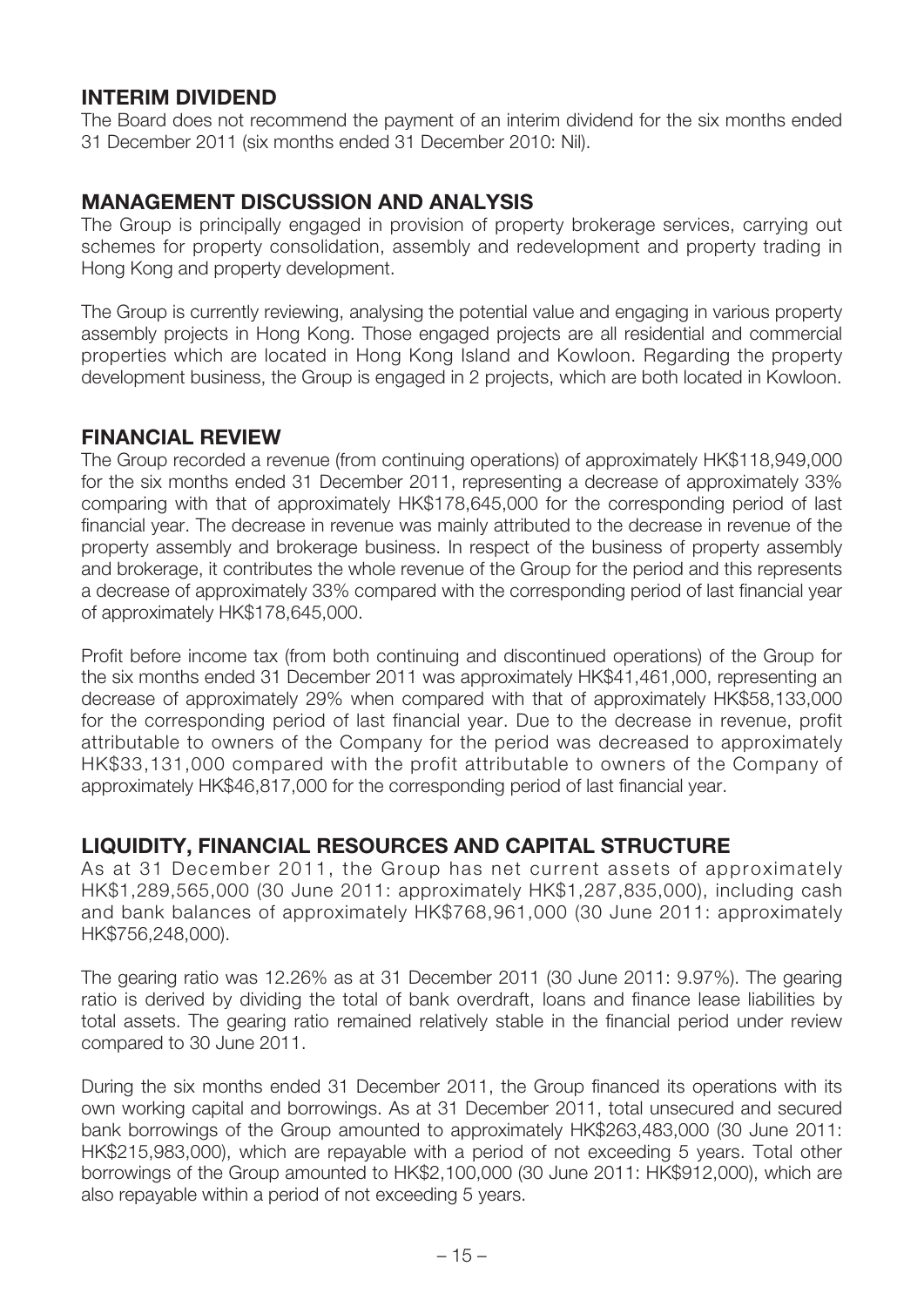### **SIGNIFICANT INVESTMENT HELD, MATERIAL ACQUISITIONS OR DISPOSALS OF SUBSIDIARIES AND AFFILIATED COMPANIES, AND FUTURE PLANS FOR MATERIAL INVESTMENTS OR CAPITAL ASSETS**

Save for those disclosed in this interim results, there were no significant investment held, material acquisitions or disposals of subsidiaries and affiliated companies during the six months ended 31 December 2011 and there is no plan for material investments or capital assets as at the date of this interim results.

### **PLEDGE OF ASSETS**

As at 31 December 2011, properties under development of the Group with a carrying value of approximately HK\$384,487,000 (30 June 2011: HK\$381,150,000) were pledged to secure banking facilities for the Group.

### **CONTINGENT LIABILITIES**

As at 31 December 2011, the Company had given guarantees of HK\$634,000,000 (30 June 2011: HK\$634,000,000) in respect of the banking facilities of the subsidiaries and the associate for the property development projects at Nos. 142–154 Carpenter Road, Kowloon, and Nos. 18–32 Junction Road, Kowloon, Hong Kong.

### **LEASE AND CONTRACTED COMMITMENTS**

The Group leases certain of its office premises under non-cancellable operating lease arrangements with lease terms ranging from one to three years.

At 31 December 2011, the Group had total future minimum lease payments in respect of noncancellable operating leases falling due as follows:

|                                         | 31 December<br>2011<br>(Unaudited)<br><b>HK\$'000</b> | 30 June<br>2011<br>(Audited)<br>HK\$'000 |
|-----------------------------------------|-------------------------------------------------------|------------------------------------------|
| Land and buildings expiring:            |                                                       |                                          |
| Within one year                         | 2,108                                                 | 3,184                                    |
| In the second to fifth years, inclusive |                                                       | 646                                      |
|                                         | 2,108                                                 | 3,830                                    |

Save for the above commitment, as at 31 December 2011, neither the Group nor the Company had any other significant commitments.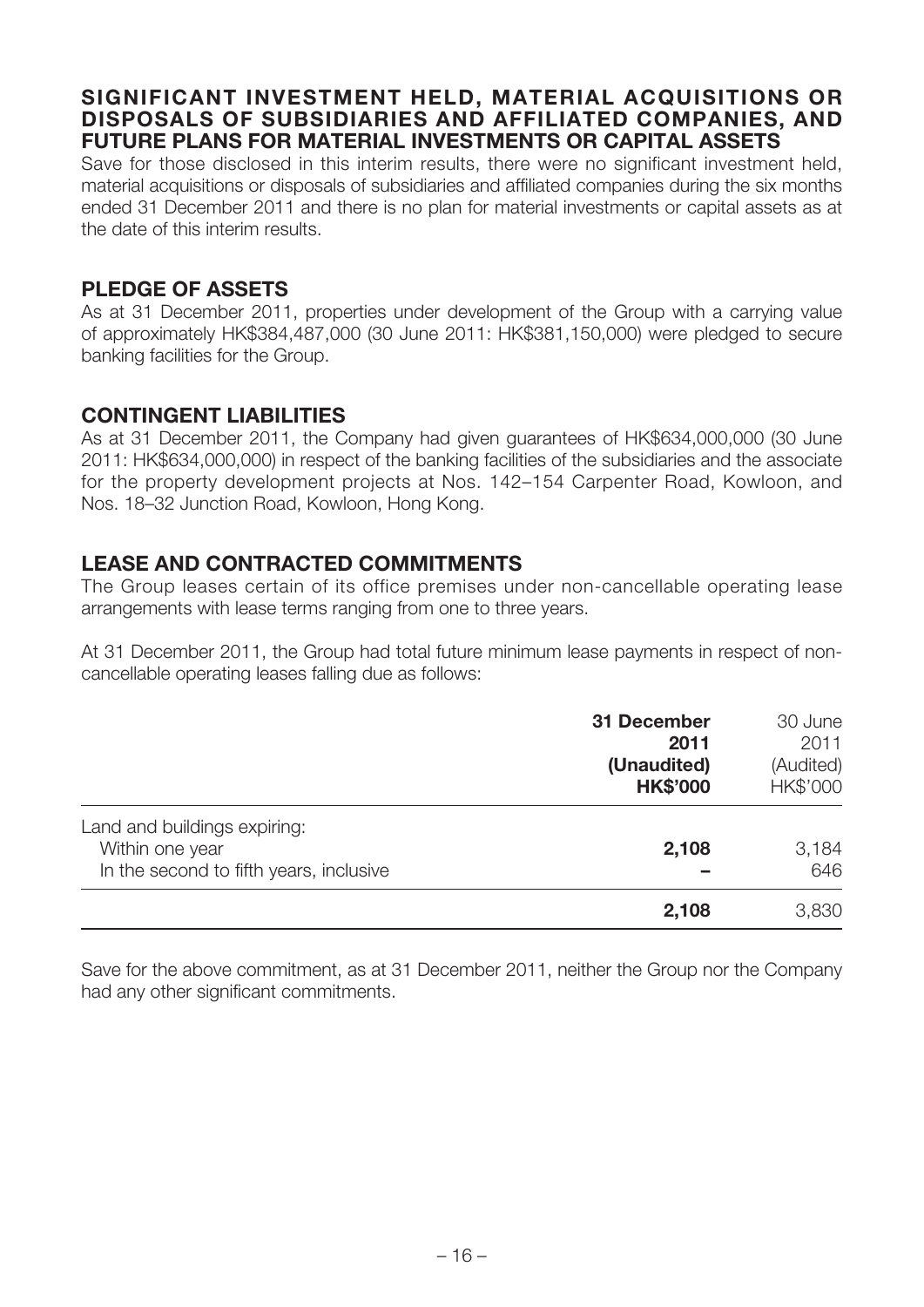### **FOREIGN EXCHANGE EXPOSURE**

The Group's income and expenditure during the six months ended 31 December 2011 were denominated in United States dollars ("US\$"), HK dollars ("HK\$") and Renminbi ("RMB"), and most of the assets and liabilities as at 31 December 2011 were denominated in US\$, HK\$ and RMB. Accordingly, the Board is of the view that, to a certain extent, the Group is exposed to foreign currency exchange risk. For the US\$ foreign exchange exposure, the Board believes the exposure is small as the exchange rate of US\$ to HK\$ is comparatively stable. However, the Group is exposed to RMB foreign exchange exposure and fluctuation of exchange rates of RMB against HK\$ could affect the Group's results of operations. During the year, no hedging transaction or arrangement was made since the exchange rate of RMB to HK\$ is also fairly stable.

### **TREASURY POLICIES**

The Group adopts a conservative approach towards its treasury policies. The Group strives to reduce exposure to credit risk by performing ongoing credit evaluations of the financial conditions of its customers. To manage liquidity risk, the Board closely monitors the Group's liquidity position to ensure that the liquidity structure of the Group's assets, liabilities and commitments can meet its funding requirements.

### **SEGMENT INFORMATION**

The analysis of the principal activities of the operations of the Group are set out in note 3 to the unaudited condensed financial statements of this interim result.

### **EMPLOYEES AND REMUNERATION POLICIES**

As at 31 December 2011, the Group had 196 (30 June 2011: 232) employees, including Directors. Total staff costs (including Directors' emoluments) were approximately HK\$49,070,000 for the six months ended 31 December 2011 as compared to approximately HK\$88,292,000 for the six months ended 31 December 2010. Remuneration is determined with reference to market terms and the performance, qualification and experience of individual employee. Year-end bonus based on individual performance will be paid to employees as recognition of and reward for their contributions. Other benefits include contributions to statutory mandatory provident fund scheme to its employees in Hong Kong and share option scheme.

### **BUSINESS REVIEW**

### **Property Assembly and Brokerage Business**

Although the economic growth in Hong Kong for 2011 as a whole was still above trend at 5%, the economic performance slowed progressively since the second quarter of 2011. The external environment was increasingly plagued by the euro zone sovereign debt crisis. The momentum of the property market has slowed down since the second half year of 2011, after the government announced further tightening measures on top of the special stamp duties announced in November 2010 to cool off the market. Increased land supply, tightened lending on the mainland, the euro zone debt crisis and the global slowdown economy all helped to end the property market's bull run. Developers in Hong Kong have speeded up sales of their new projects to raise cash to replenish their land banks, but they tended to take a more conservative strategy in determining the acquisition prices of the old buildings in various districts in Hong Kong. As a result, the number of projects completed in the 6 months ended 31 December 2011 was decreased slightly.

For the six months ended 31 December 2011, the Group has completed 7 major assembly projects. Those projects are mainly located in densely populated areas in Kowloon, including Mongkok, Kowloon City and Shum Shui Po, etc.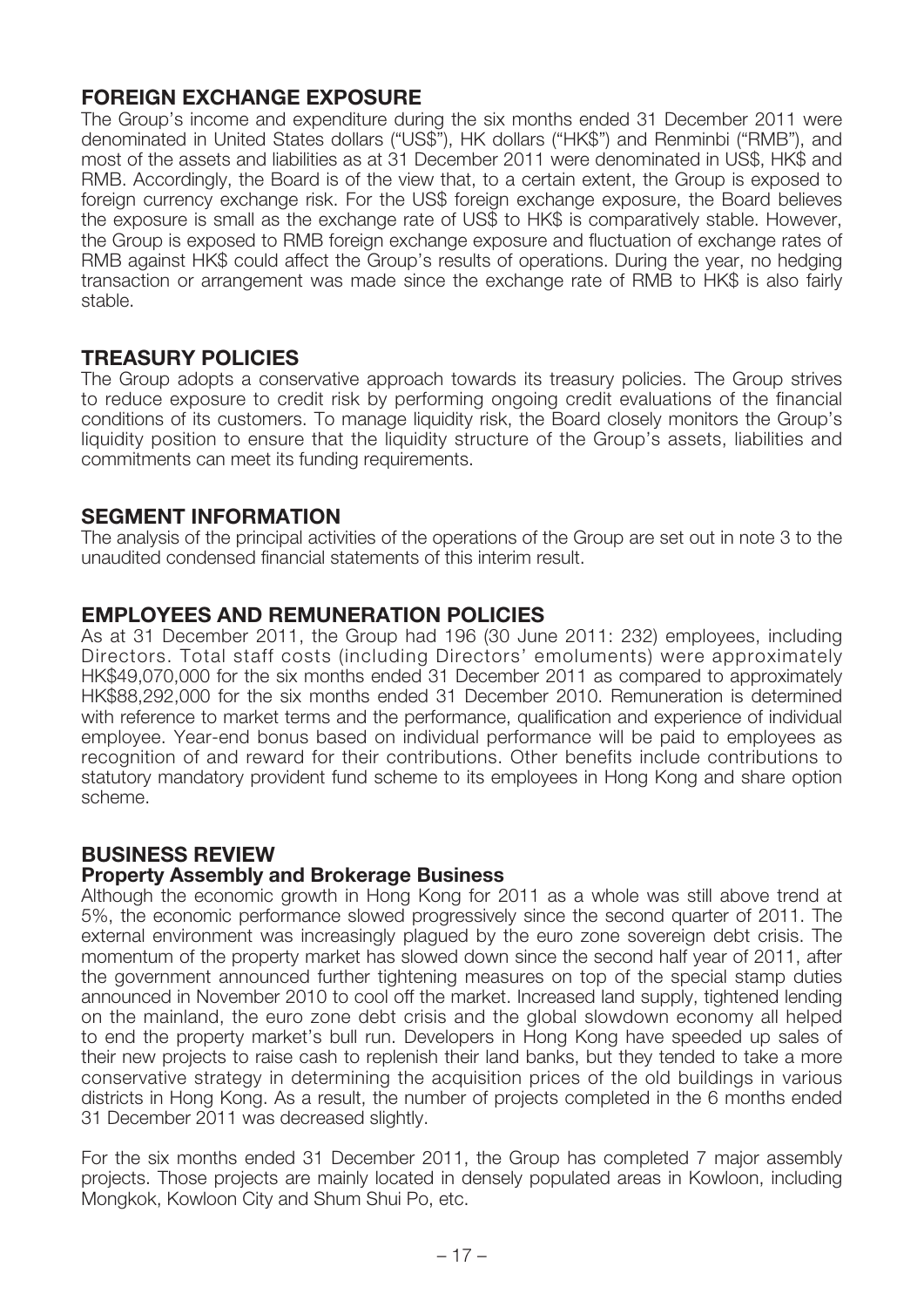### **Property Development Business**

In view of the uncertainties in the global scene, the Group is taking a conservative strategy continuously on investment on new projects so as to keep on with expanding its property development business.

On 18 May 2010, the Group entered into a shareholder's agreement with a wholly owned subsidiary of Phoenix Asia Real Estate Investment, one of the clients of the Group, for establishing an associate for a property development project at Nos. 18–32 Junction Road, Kowloon, Hong Kong. The Group has 30% equity interests of the associate. The project has a site area of approximately 10,200 square feet and a gross floor area of approximately 91,800 square feet. The development work has been commenced already. The Group intended to develop it into a composite residential/commercial building, which is expected to be completed in 2014.

In addition, the Group has also acquired more than 90% of the properties of another property assembly project at Nos. 142–154 Carpenter Road, Kowloon. It has a site area of approximately 9,100 square feet and a gross floor area of approximately 82,000 square feet. The Group decided to hold 100% equity interests of the project. It is in the course of applying for compulsory auction sale to acquire the remaining outstanding unit.

### **PROSPECTS**

The global economy will be likely to continue to face a higher degree of uncertainty over the medium term, given that the sovereign debt problem in the euro zone and the fiscal issues in the United State are of structural nature, which will take time to be fully resolved. Notwithstanding this, the medium-term prospects for the Hong Kong economy should remain stable, with its advantageous location at the doorstep of the Mainland and strategic positioning as an international financial centre and regional business, trade and tourist hub.

The steady demand for the land bank by developers for redevelopment contributed to the stability of the property assembly and brokerage business. Although the Government continue to increase land supply, property assembly for redevelopment in urban area is still one of the main sources of land supply to the developers in the light of the scarce supply of urban land in Hong Kong. The Group shall focus on those properties assembly projects in various prime locations in the urban area. The Group shall from time to time review and manage the project mix to maintain the profitability.

The Group has been engaging in property developments that broaden the revenue base which benefit the Company and the shareholders as a whole in the long run. The Group has engaged in 2 property development projects. The projects represent the excellent opportunities for the Group of entering the property development market and shall enhance the shareholders' value. The experience of the Group obtained in both projects can also be applicable to our future property development projects. The Group is dedicated to develop strategically in the property assembly and brokerage business and the property development business and actively seeking opportunities for premium property redevelopment projects so as to drive the growth of the Group.

# **CONNECTED PARTY TRANSACTIONS**

There were no significant connected party transactions entered into by the Group for the six months ended 31 December 2011.